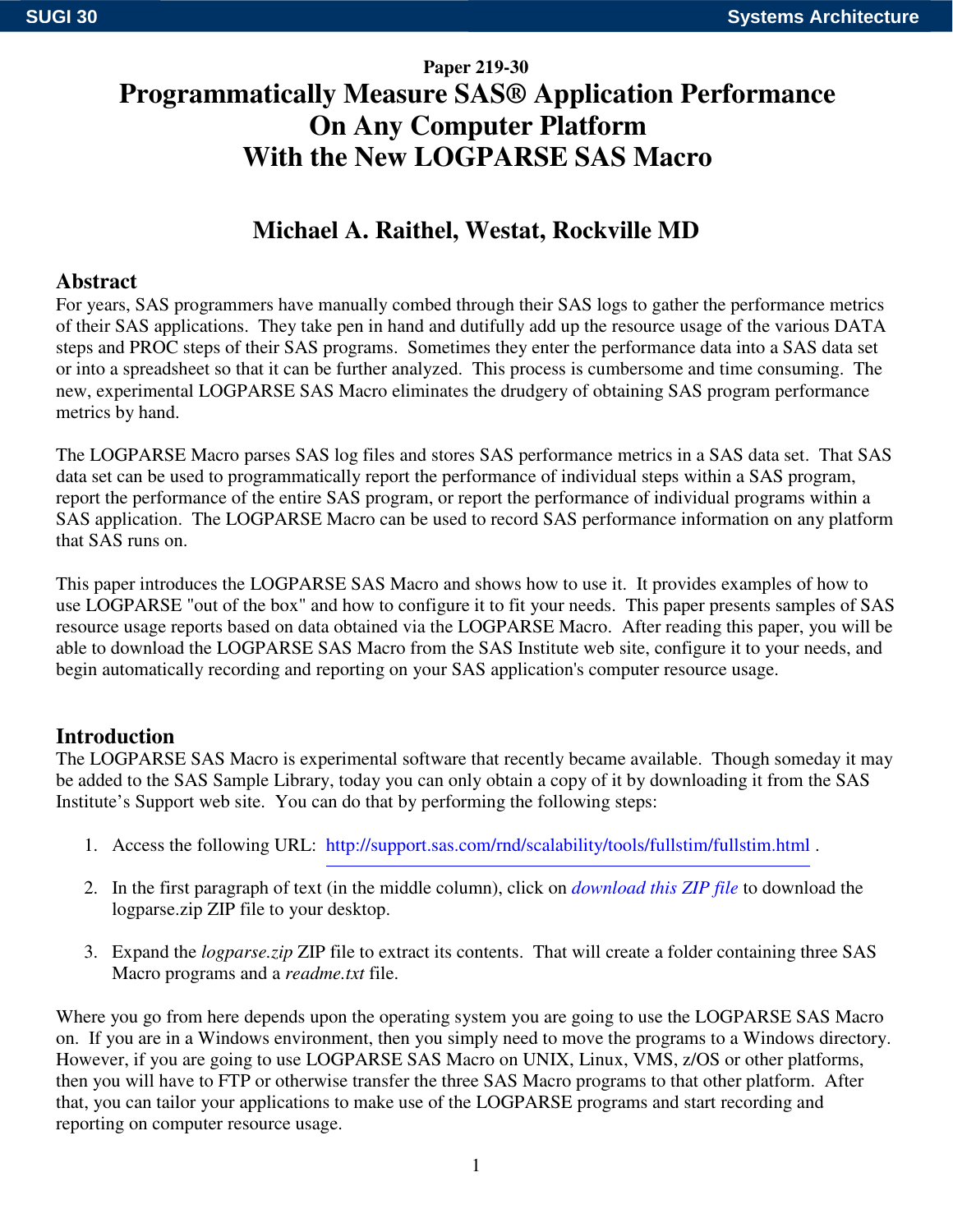The three SAS Macro programs that are used to realize the benefits of the LOGPARSE SAS Macro are:

- passinfo.sas
- mvsname.sas
- logparse.sas

Each of these SAS Macro programs is discussed in the following sections of this paper. After that, this paper provides an execution strategy for using the LOGPARSE SAS Macro, discusses the LOGPARSE SAS data set, and provides some examples of simple performance reports.

The examples in this paper illustrate the LOGPARSE SAS Macro implemented on a Linux server. However, it is a relatively simple task to configure it to run on other operating systems.

#### **The PASSINFO SAS Macro**

The PASSINFO SAS Macro does exactly what its name implies; it passes information on to the LOGPARSE SAS Macro. It does this by writing very special, stylized SAS session information notes in the SAS log of the programs in which it is invoked. When the LOGPARSE SAS Macro processes a SAS log, it looks for PASSINFO notes in the log. If it finds them, that information is included in the observations in the output SAS data set; if not, the LOGPARSE SAS Macro looks for other performance information.

Here is an example of the type of information that the PASSINFO SAS Macro writes to a SAS log:

```
PASS HEADER BEGIN
PASS HEADER os=LINUX
PASS HEADER os2=Linux
PASS HEADER host=sas2
PASS HEADER ver=9.01.01M3P072804
PASS HEADER date=24jan05:07:53:59
PASS HEADER parm=
MEMSIZE=536870912 Specifies the limit on the total amount of memory to be used by the SAS System<br>SUMSIZE=0 [limper limit for data-dependent memory usage during summarization
                     Upper limit for data-dependent memory usage during summarization
SORTSIZE=134217728 Size parameter for sort
PASS HEADER END
```
You can see that the information has more to do with the operating system, SAS version, and execution date, than it has to do with performance metrics. This macro is the conduit through which this type of information is passed to the LOGPARSE SAS Macro. Here is what the various PASS HEADER notes mean:

- **OS** This is the abbreviated name of your operating system taken from the value of the *&sysscp* automatic SAS Macro variable.
- **OS2** This is the long name of your operating system taken from the value of the *&sysscpl* automatic SAS Macro variable. Not all operating systems have a long name, so this may be blank.
- **HOST** This is the name of your host system. The value is created in the PASSINFO SAS Macro and is derived in different ways for different operating systems.
- **VER** This is the release number and maintenance level of your SAS software. The value is taken from the value of the &sysvlong SAS automatic variable.
- **DATE** This is the date and time that your program's SAS session began.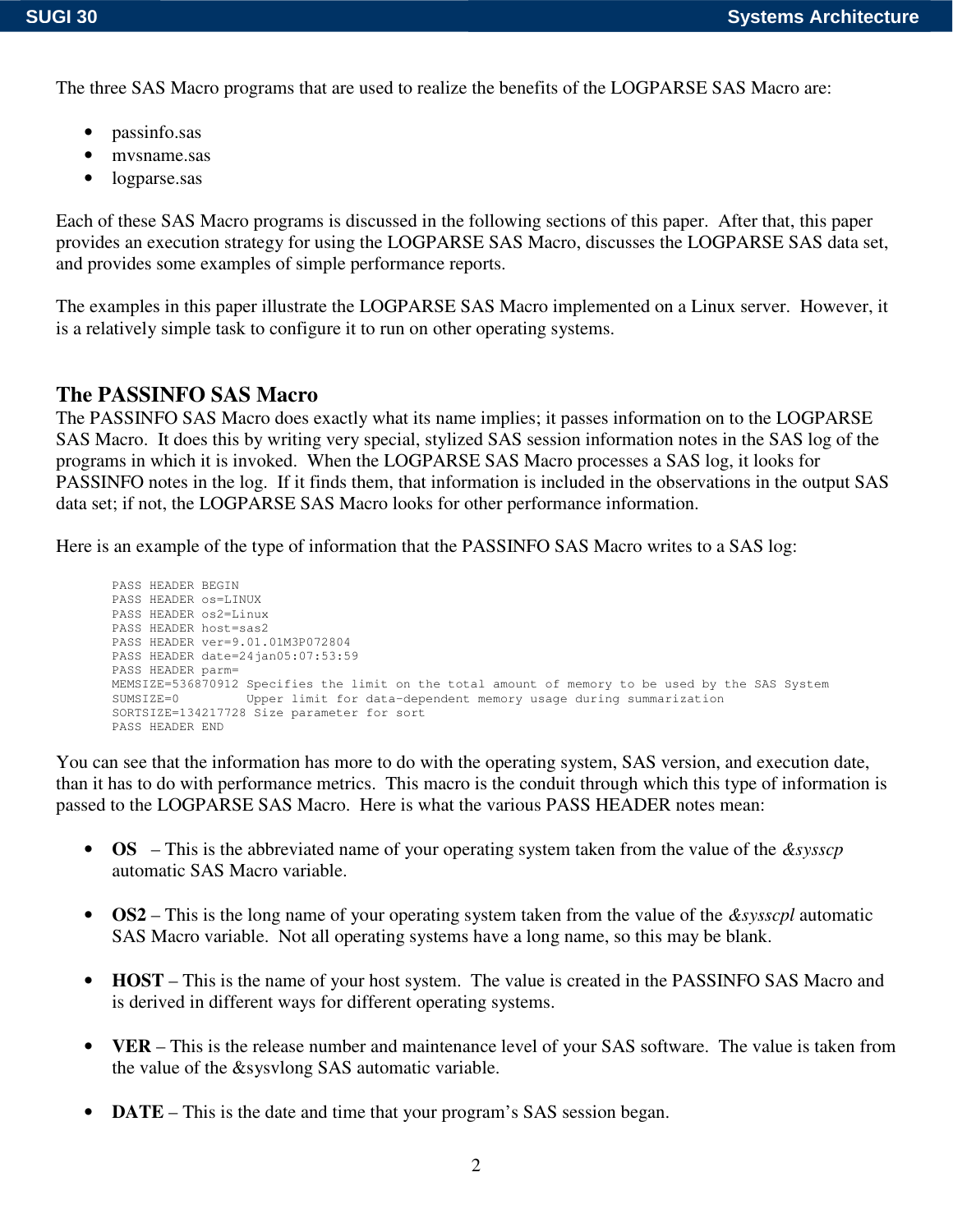- **PARM** If it exists, this is the character string passed to SAS from your operating system via the &parm SAS Macro variable.
- **MEMSIZE**, **SUMSIZE**, and **SORTSIZE** are all derived by the LOGPARSE SAS Macro running the OPTIONS Procedure for those particular SAS system options. They are there for informational purposes only; the LOGPARSE SAS Macro does not collect and use them.

The PASSINFO SAS Macro should be executed at the beginning of each SAS program that you intend to collect performance information from. This allows the LOGPARSE SAS Macro to have early access to the information listed above so that it can be written to each observation that the LOGPARSE SAS Macro creates.

#### **The MVSNAME SAS Macro**

The MVSNAME SAS Macro is used to determine the name of the OS/390 or z/OS host operating system. This macro is invoked by the LOGPARSE SAS Macro *only* when it determines that the host system is an MVS platform. The MVSNAME SAS Macro does not have any parameters for you to specify, nor does it write anything new to the SAS log. It is simply a subroutine completely employed by PASSINFO under certain circumstances to derive the value of HOST, discussed above.

MVSNAME is an ingenious little macro that builds a temporary flat file:

```
filename inpds disk ".t&_tmpnum..clist" disp=(new,catlg)
               space=(trk, (1,1,1))lrecl=80 recfm=fb blksize=8000;
```
…and populates it with the REXX statement:

SAY 'SYSNAME=' MVSVAR('SYSNAME')

Then, it closes the temporary flat file and executes the flat file via a TSO command:

tso exec '%bquote(t&\_tmpnum..clist(mvsnm))' nolist

The result of this command, the host system's name, is piped back into the MVSNAME SAS Macro via a FILENAME statement and stored in the SYSHOST Macro variable. The temporary flat file is deleted and MVSNAME is finished executing. PASSINFO then sets HOST (noted in the PASSINFO section, above) equal to the value of the SYSHOST Macro variable if it is executing on an MVS operating system.

#### **The LOGPARSE SAS Macro**

The LOGPARSE SAS Macro parses a SAS log and collects information placed there by PASSINFO and collects performance metrics information written to the log via the FULLSTIMER system option. (More information about the FULLSTIMER system option can be found in the next section, *The Execution Strategy*. It writes this information to observations and stores them in a temporary SAS data set or in a permanent SAS data set, depending upon your specification. The LOGPARSE SAS Macro creates one observation for each DATA step and PROC step that it finds in a SAS log.

This is the syntax for the LOGPARSE SAS Macro:

%logparse(saslog, outds, system, pdsloc, append=no)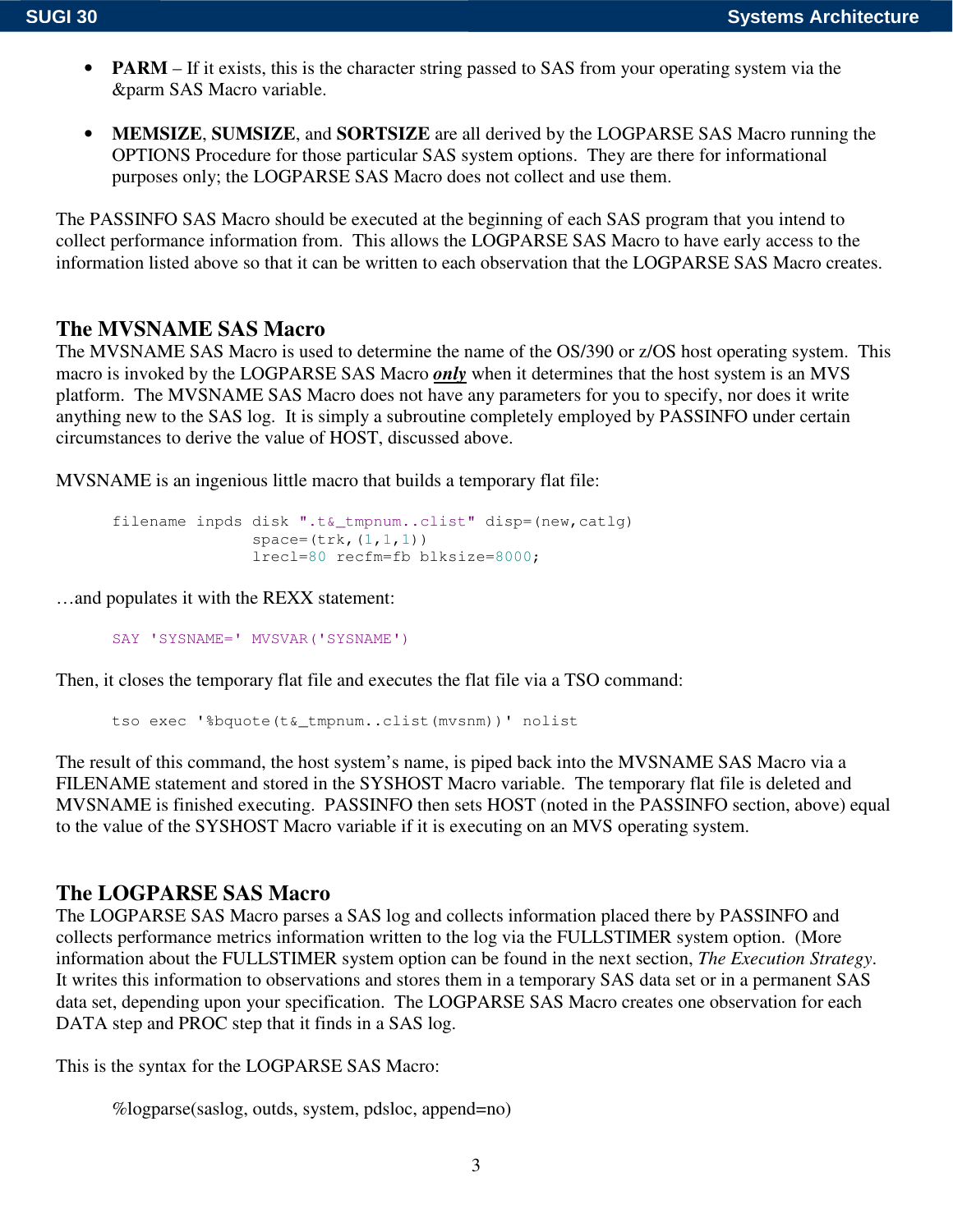The LOGPARSE parameters are:

**SASLOG** – This is the full-path name of the SAS log file that is to be processed. For MVS, see *PDSLOC*, below.

**OUTDS** - This is the name of the output SAS data set where the resulting observations will be stored. This parameter is optional and the following rules hold true:

- If it is not specified, WORK.DATA*n* is created, where *n* is the smallest integer that makes the name unique. This is the same behavior as in the simple SAS program: "data;  $x = 1$ ; run;".
- If it is specified, OUTDS names the data set used to store the observations created by this invocation of LOGPARSE.
- If the output data set is specified and *append=yes* is also specified, observations from this invocation of LOGPARSE are appended to the already-existing SAS data set named by OUTDS. (Refer to the documentation of the *append=* parameter, below).

**SYSTEM** – This is the 3-character operating system code. This is another optional parameter. The default value is the sysem on which %logparse() is run. Valid codes are:

- **MVS** z/OS, OS/390, or MVS. This causes the MVSNAME SAS Macro to be executed.
- **ALP** OpenVMS Alpha
- **VMS** OpenVMS VAX
- **OTH** All other operating systems

**PDSLOC** – When LOGPARSE is executed on an MVS system and the SAS log file to be analyzed is stored in a Partitioned Data Set (PDS), PDSLOC partially names the PDS and SASLOG names the member. The PDS name is generated with a leading period (the system uses your *userid* for the first level of the name) and the last level is assumed to be *LOGS*.

For example consider a the following PDS member that contains a SAS log:

#### JPAGE.LEDZEP.LOGS(PROD456)

The following invocation of LOGPARSE would process the SAS log stored in the PROD456 member of the JPAGE.LEDZEP.LOGS PDS:

%logparse(prod456, , , ledzep.logs);

**APPEND** – This parameter is used to either create a new SAS data set to store the observations created by this execution of LOGPARSE, or to specify that they are to be appended to an existing SAS data set. This parameter acts in conjunction with the OUTDS parameter, discussed above. APPEND is an optional parameter, with a default value is NO. Valid values are:

• NO = LOGPARSE creates a new SAS file according to the rules for the OUTDS parameter, described above.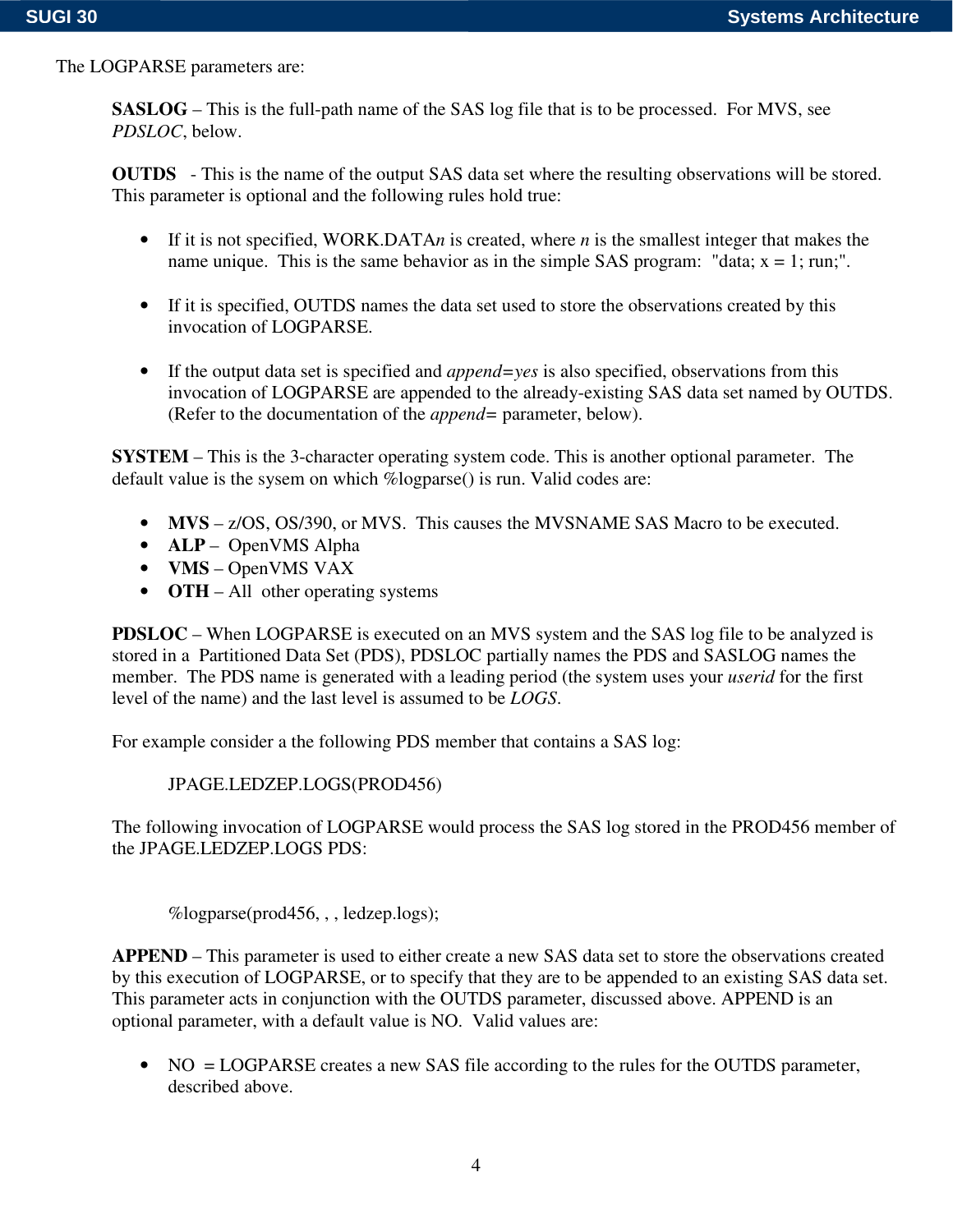• YES = LOGPARSE appends its output to the file named by the OUTDS parameter. If the file does not already exist, then it is created.

Here is an example of specifying the LOGPARSE Macro for a SAS log created in the Linux environment:

```
%logparse(/home/production/Daily.log,logparse.perfprod,OTH,,append=YES);
```
In the example, the *Daily.log* SAS log file in the */home/production* directory is being processed. Observations created by LOGPARSE will be appended to the *logparse.perfprod* SAS data set, since *append=YES* has been specified. *Oth* has been specified for the system (in accordance with the rules for this parameter discussed above) because the SAS program is executed on a Linux server. Since this is not executing on an MVS system, the *pdsloc* parameter was not specified.

#### **The Execution Strategy**

Once you have successfully downloaded the logparse macros, you can put them to work collecting SAS application performance information. There are several steps to doing this. The first step is that you must decide how the logparse macros will end up in your SAS programs. There are several different ways that you can get them there:

- %INCLUDE You can use the %INCLUDE statement to include each of the macros at specific points in your SAS programs.
- AUTOCALL Library You can place the LOGPARSE, PASSINFO, and MVSNAME SAS Macros in an autocall macro library.

Either of the methods, above, will allow your application programs to have access to the logparse SAS Macros.

Here is the strategy for exploiting the logparse SAS Macros:

1. **Specify the FULLSTIMER option in an OPTIONS statement on the first line of your SAS application programs**. This will direct SAS to print full performance statistics for each DATA step and PROC step to the SAS log. Once these detailed performance metrics are in the SAS log, LOGPARSE can be used to collect them. Here is an example of specifying that option in a SAS program running in the Linux environment:

options fullstimer;

Exercise caution with this option by checking the *SAS Companion* for your environment to verify its proper use. The FULLSTIMER option cannot be used in the z/OS environment. Instead, you must specify the STIMER option in the system or user config file and then specify FULLSTATS on an OPTIONS statement. See the **References** section at the end of this paper for more information on STIMER, FULLSTATS, and other SAS options that surface processing statistics for SAS running in the z/OS environment.

2. **Invoke the PASSINFO SAS macro on the second line of your SAS application programs**. This may be done in one of two ways, depending upon whether or not you put the macro in an AUTOCALL Library.

If you are using %INCLUDE to make this SAS Macro available: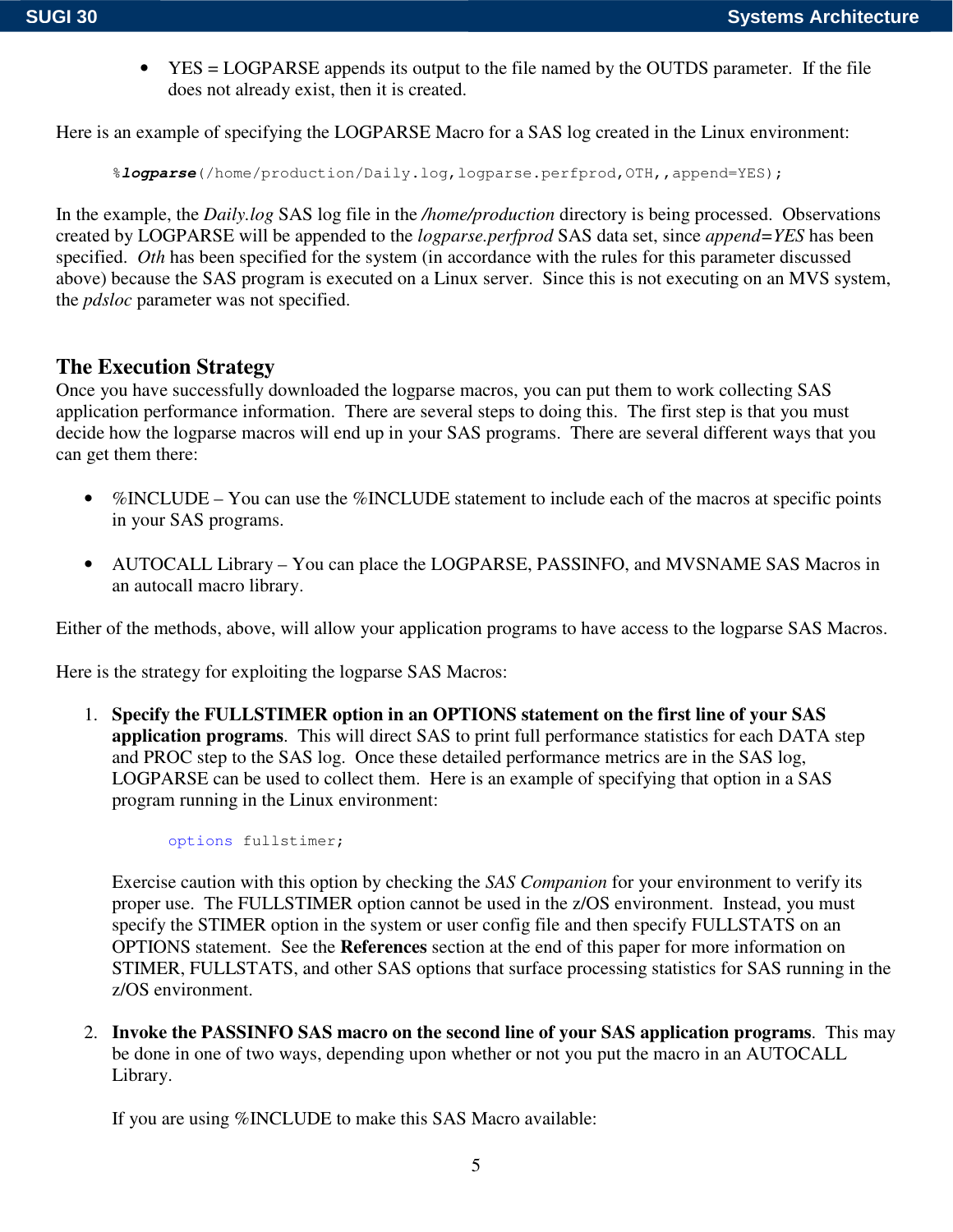%INCLUDE "/home/logparse/passinfo.sas"; %*passinfo*;

If you have the PASSINFO SAS Macro in an AUTOCALL library:

%*passinfo*;

- 3. **Run your SAS application programs and be sure to save the SAS log in a file**. The programs will write additional information to the SAS log from invocation of the PASSINFO SAS Macro and from invocation of the FULLSTIMER SAS System option.
- 4. **Collect application performance information by running the LOGPARSE SAS Macro**. This may be done in one of two ways, depending upon whether or not you put the macro in an AUTOCALL Library.

If you are using %INCLUDE to make the LOGPARSE SAS Macro available:

```
%INCLUDE "/home/logparse/logparse.sas";
%logparse(/home/production/Daily.log,logparse.perfprod,OTH,,append=YES);
```
If you have the LOGPARSE SAS Macros in an AUTOCALL library:

```
%logparse(/home/production/Daily.log,logparse.perfprod,OTH,,append=YES);
```
More than likely, you will create a separate SAS program that collects the performance information from the various SAS programs that make up your application. You will schedule that program to run last in order to collect performance information from the logs of the previously run programs. For example, you might have a program named *collect\_performance\_data.sas* that has the following SAS code in it:

```
libname logparse "/home/logparsedata";
%INCLUDE "/home/logparse/logparse.sas";
%logparse(/home/production/Extract.log,logparse.perfprod,OTH,,append=YES);
%logparse(/home/production/Process.log,logparse.perfprod,OTH,,append=YES);
%logparse(/home/production/Create.log,logparse.perfprod,OTH,,append=YES);
```
The program, above, begins with a LIBNAME statement that allocates a permanent SAS data library. That SAS data library contains the PERFPROD SAS data set wherein logparse information is stored for all of your SAS applications. The program next %INCLUDE's the LOGPARSE SAS Macro so that it may be invoked. Then, three separate SAS logs (Extract.log, Process.log, and Create.log) from the same directory are parsed. Observations created during the parsing of the SAS logs are appended to the LOGPARSE.PERFPROD SAS data set. Since this is not running in an MVS environment, the PDSLOC parameter was not specified.

#### **Improving the Placement of the LOGPARSE Macro Invocation**

The strategy outlined in the previous section is somewhat intrusive because it calls for a change to your application programs. You must ensure that the FULLSTIMER (or STIMER and FULLSTATS for z/OS) option is in effect at the beginning of each program, and also include and invoke the PASSINFO SAS Macro. So, at worst case, you would be adding the following statements to each of your SAS programs: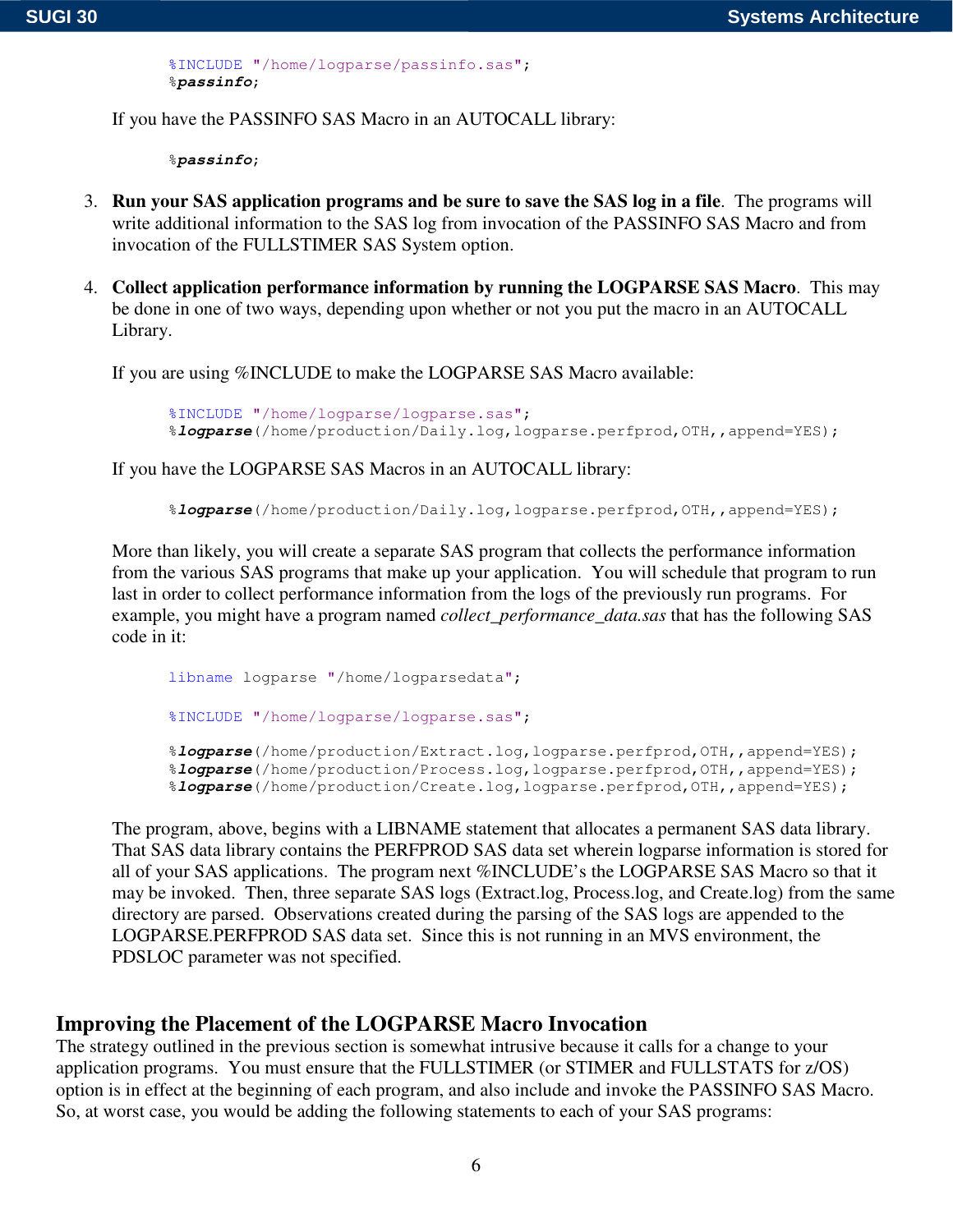```
options fullstimer;
%INCLUDE ""/home/logparse/passinfo.sas";
%passinfo;
```
You may mitigate the intrusion somewhat by making a simple change to the PASSINFO SAS Macro. Simply edit the macro and add the following as the first line of the macro:

```
options fullstimer;
```
This will enable you to simply code the include and invocation of the PASSINFO SAS Macro at the beginning of each application program. Since FULLSTIMER would now be coded inside of PASSINFO, and PASSINFO is at the beginning of the SAS program, it will be in effect throughout the execution of the program. Now, you only have to put this at the top of each program:

```
%INCLUDE ""/home/logparse/passinfo.sas";
%passinfo;
```
If you make the FULLSTIMER change to PASSINFO, and include the PASSINFO SAS Macro in an AUTOCALL Macro library, you can reduce the lines that you have to code at the beginning of each SAS application program to this:

%*passinfo*;

There is a way to make specifying the FULLSTIMER option and PASSINFO SAS Macro more automatic and non-intrusive in your SAS application programs. Simply specify both of them in your SAS Application's AUTOEXEC.SAS file. This allows you to skip making changes to individual SAS programs, and guarantees that the FULLSTIMER option and the PASSINFO SAS Macro will always be in effect when the application programs are executed. When you add new programs to your application, they will automatically have performance information written to their logs as long as you use the same AUTOEXEC.SAS file. Consequently, all you have to do is to run the LOGPARSE SAS Macro against the SAS logs to collect application performance information.

### **The LOGPARSE SAS Data Set**

A CONTENTS Procedure listing of the LOGPARSE SAS data set can be found in **Appendix A**. If you take a look at it, you will notice that there are performance metrics from a variety of host operating systems. There are performance metrics from VMS, UNIX, LINUX, Windows, OS/2, and z/OS. If you are running the logparse macros on any one of those operating systems, the variables that hold information for the other operating system metrics will contain missing values. So, there will be a good amount of wasted space in your LOGPARSE SAS data set.

This is not necessarily a bad thing. If you have a multi-platform SAS environment, then you can collect performance information on the various operating systems via the logparse macros and save them in a single LOGPARSE SAS data set on one of the systems. This would give you a distinct, integrated source of performance information for all of your SAS applications running on your disparate SAS servers. You could then create management or user reports of SAS application performance across your organization's entire computer complex from that single LOGPARSE SAS data set.

The reason that the LOGPARSE SAS data set contains metrics from all host systems that SAS can be run on is simple. The SAS Institute had to make a choice between offering a separate LOGPARSE SAS data set for each platform that it supports or offering a single data set that could be used among all of the platforms. It chose to do the latter for simplicity of upkeep and maintenance. This was an intelligent decision. However it may be a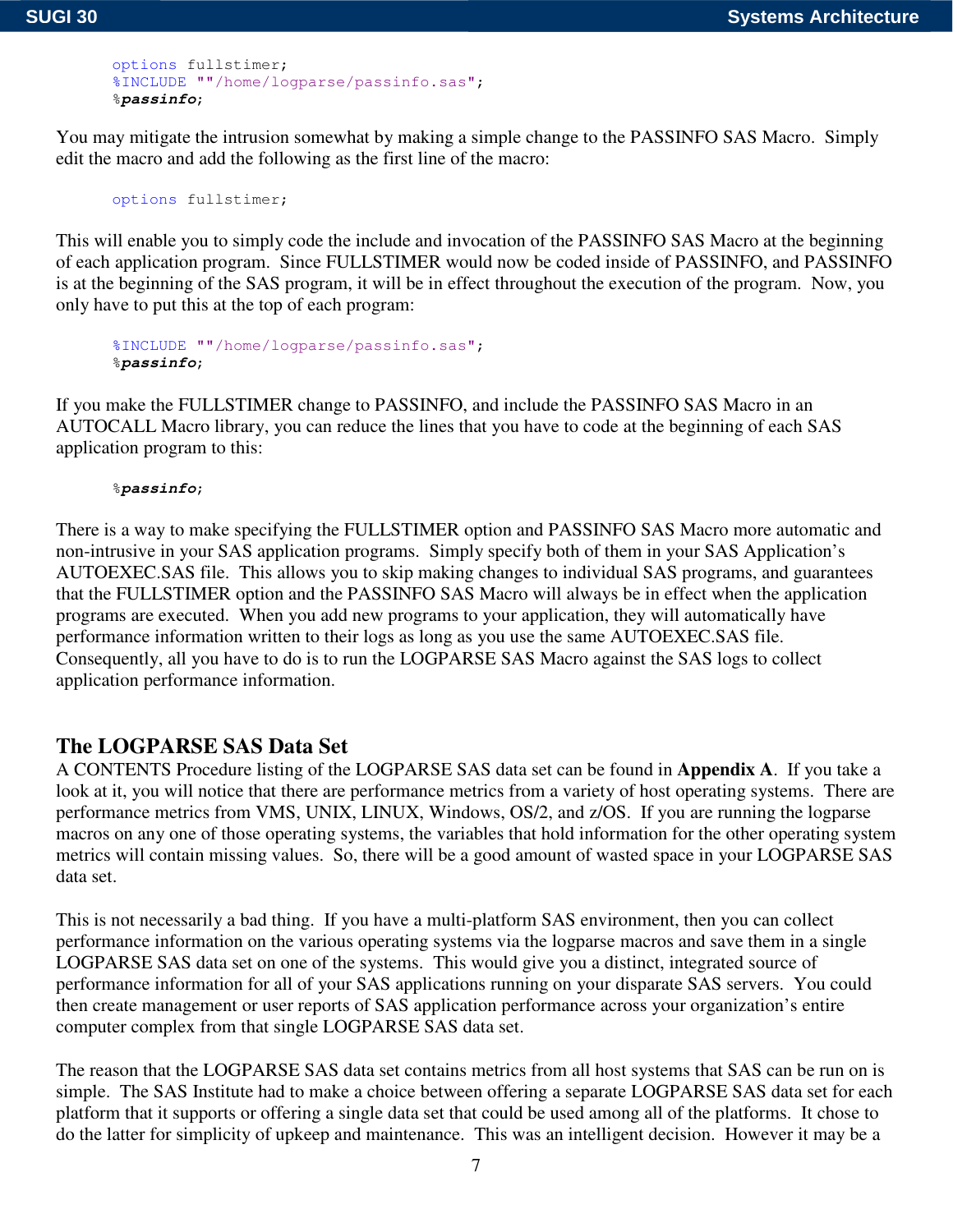bit wasteful on disk space and a bit confusing for programmers who are not fully cognizant of the performance metrics of their operating system.

You can address the issue of having "too many" variables in your LOGPARSE SAS data set in a variety of ways:

- 1. Simply ignore it.
- 2. Compress the LOGPARSE SAS data set and ignore the other host system variables. This would reduce the size of the LOGPARSE SAS data set by compressing out the space occupied by missing values.
- 3. Create a data view that includes only variables containing metrics for your operating system. You would use the data view when creating reports or accessing the data via the SAS display manager. If users wanted to create performance reports, you could give them the data view, so that they would not puzzle over foreign metrics with missing values.
- 4. Keep only the performance metrics for your distinct operating system. You could do this by employing the following method:
	- Run the LOGPARSE SAS Macro and store the data in a work SAS data set:

%*logparse*(/home/production/Extract.log,perftemp,OTH,,append=NO);

• Append the temporary LOGPARSE SAS data set to the permanent LOGPARSE SAS data set using the KEEP option on the DATA statement. Here is what it would look like for LINUX:

```
proc append base=logparse.perfprod
            data=perftemp(keep=logfile stepname portdate platform scp
                        realtime usertime systime cputime pageflt
                        pagercl pageswp osvconsw osiconsw
                        blkinput bkoutput obsin obsout varsout
                        datetime host memused stepcnt);
run;
```
The method you choose to use will depend upon your unique situation and your tolerance for the additional variables in the LOGPARSE SAS data set. So, whatever you choose to do will be ultimately be the right choice.

Here are several SAS data views that keep only the performance metric variables found on some of the more popular operating systems. Note that only operating systems the author is familiar with are represented below. You will have to research the performance metrics on systems that are not included to create views for them.

```
data windows / view=windows; /*Logparse view for Windows systems */
set logparse.logparse(keep=logfile stepname portdate platform realtime
                           usertime systime cputime obsin obsout varsout
                           datetime host memused stepcnt);
run;
data zos / view=zos; /*Logparse view for the z/OS and OS/390 systems */
set logparse.logparse(keep=logfile stepname portdate platform realtime
                             usertime systime cputime scp excpcnt totmemd
                             totmemp tskmemd tskmemp vatime vutime rsmtime
                             abovemem belowmem obsin obsout varsout datetime
```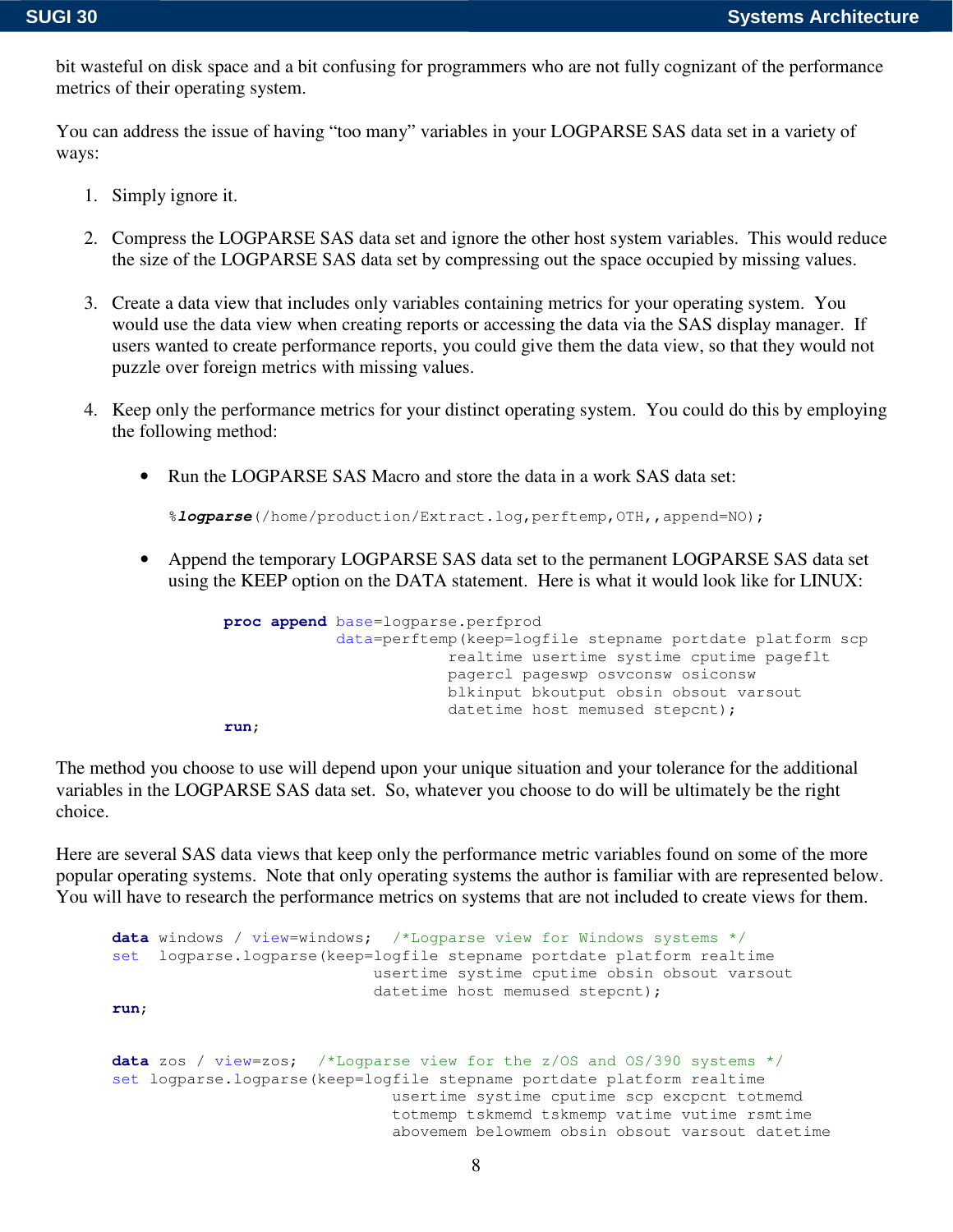**run**;

host memused stepcnt);

```
data linux / view =linux; /*Logparse view for Linux systems */
set logparse.logparse(keep=logfile stepname portdate platform scp realtime
                          usertime systime cputime pageflt pagercl pageswp
                          osvconsw osiconsw blkinput bkoutput obsin obsout
                          varsout datetime host memused stepcnt);
run;
data unix / view =unix; /*Logparse view for UNIX systems */
set logparse.logparse(keep=logfile stepname portdate platform scp realtime
                          usertime systime cputime pageflt pagercl pageswp
                          osvconsw osiconsw blkinput bkoutput obsin obsout
                          varsout datetime host memused stepcnt);
run;
data vms / view=vms; /*Logparse view for the VMS system */
set logparse.logparse(keep=logfile stepname portdate platform scp
                          realtime usertime pageflt buffio dirio
                          obsin obsout varsout datetime host stepcnt);
run;
```
The LOGPARSE SAS data set contains forty-three variables. A number of them are not performance metric variables, and can be used to understand the nature of where the data came from and when it was collected. You will undoubtedly use some of these variables in your reporting. Here is a brief description of the nonperformance metric variables:

- **DATETIME** This is the date/time that the SAS session started for the program that executed. You can decompose this variable to create reports of the metrics of SAS application programs run by Date or by Date and Time.
- **HOST** This is the name of the host server on which the SAS application program ran. For example, if you ran the logparse macros on the SAS2 Linux server, the value of HOST would be "SAS2". If you collect logparse data from several servers and store it in the same LOGPARSE SAS data set, you can use this variable to distinguish between them.
- **LOGFILE** Contains the full path name of the log file that was parsed to collect the performance information stored in the observation. If the name of the log file contains the program name, then you can use SAS functions such as REVERSE, INDEX and SUBSTR to eke out the name of the SAS program that was executed. An example value is:

/home/marsyst/benchmarks/programs/benchmr2.log

In this example, the name of the program that created the log was benchmr2.sas. Knowing this, we can simply use SAS functions to grab "benchmr2.log" and change it to "benchmr2.sas" in our reports. See the example in *Creating Performance Reports* for one approach to doing this.

• **OBSIN** – This variable records the number of observations read into the DATA step or PROC step. This value can be checked to determine if the expected number of observations were really input to this particular SAS step. It can also be matched against OBSOUT to determine whether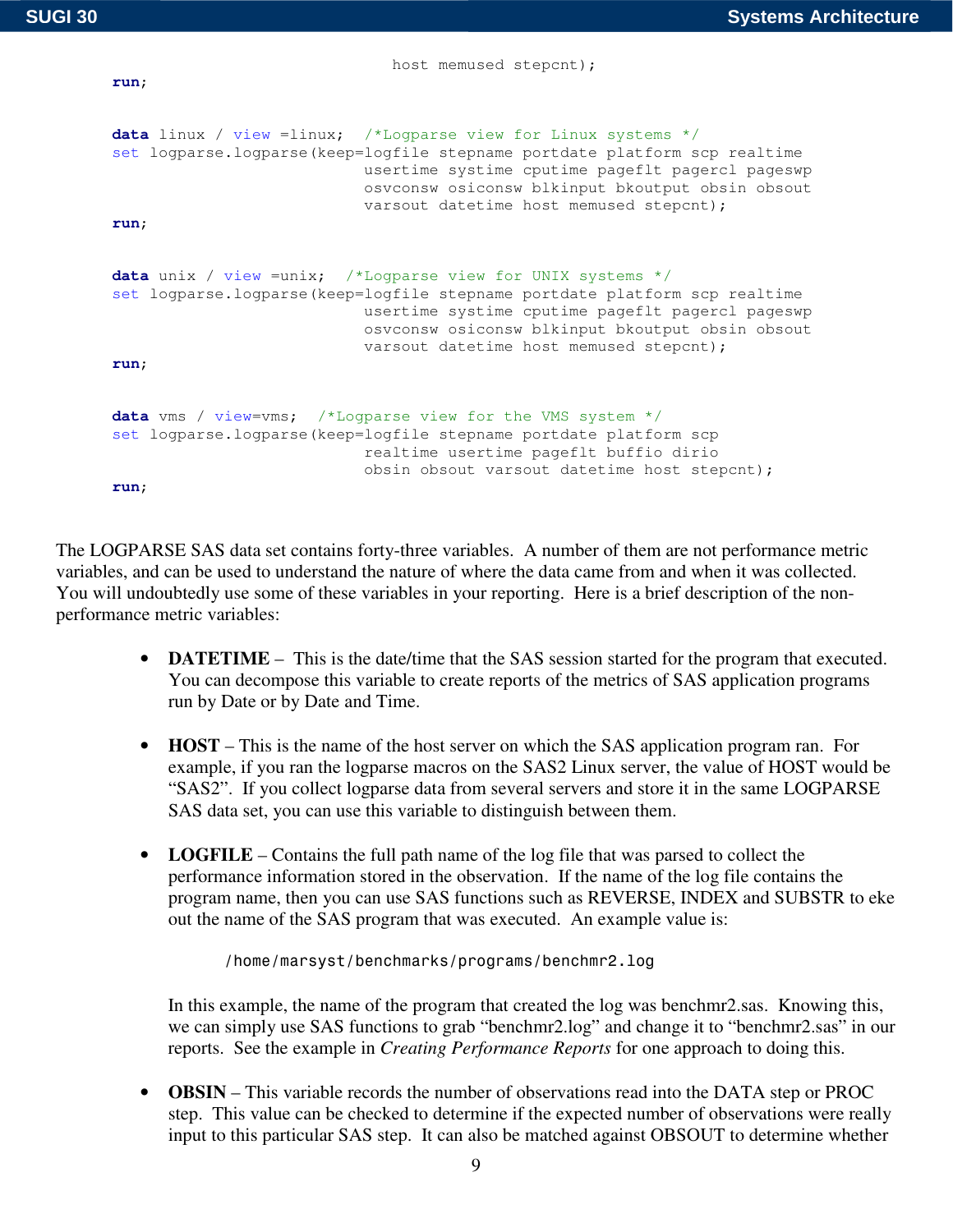the number of observations input and output match your expectations. It is a good measure of the volume of data that this SAS step had to process.

- **OBSOUT** This provides the number of observations written to an output SAS data set during the execution of this PROC step or DATA step—if applicable. It is another measure that you can inspect to determine if the number of output observations match your expectations for your SAS application.
- **PLATFORM** The PLATFORM variable reports the exact version of the operating platform that the DATA or PROC step executed on. For example, the author executed logparse macros on the following Linux platform: "Linux 2.4.21-27.0.2".
- **PORTDATE** This metric details the exact version of SAS that was used in this SAS step. You can use this to determine when the version of SAS might have been changed, and how that may have affected the performance of this particular SAS step. An example of PORTDATE for SAS on a Linux server is: "9.01.01M3P072804".
- **SCP** The SCP variable provides a generic name of the operating system that you are using. It is similar to the PLATFORM variable, but does not have the same long operating system version numbers. For example, it could have a value of "LINUX" or "UNIX".
- **STEPCNT** This is a subtle, yet very important metric. STEPCNT specifies the order in which this particular DATA step or PROC step executed within the SAS program. You can use it to identify the performance of individual SAS steps by lining it up with the original SAS program (as long as the program has not changed). You can also use it to determine which DATA and PROC steps are consuming the *most* computer resources within a given SAS program. STEPCNT contains an integer value. So, STEPNCT is important because it allows you to zero in on the specific DATA step or PROC step that consumed the performance information stored in the observation.
- **STEPNAME** This is the name of the SAS step that executed. Some values that you might find in your LOGPARSE SAS data set are:
	- o **initialized** This is the SAS initialization step that occurs at the beginning of each SAS program.
	- o **DATA** This is the value for each SAS DATA step.
	- o **SORT** This is the value for each execution of PROC SORT.
	- o **DATASETS** This value specifies that PROC DATASETS was executed.
	- o **SUMMARY** This is the value for the SUMMARY Procedure.

Other values could be GRAPH, UNIVARIATE, and MEANS. This variable simply records the name of the SAS DATA or PROC step that was executed. So, STEPNAME helps you to determine exactly which type of SAS step consumed the computer resources reported in the observation. It is an invaluable variable in helping you to understand exactly what is going on performance wise—within a SAS program.

### **Creating Performance Reports**

Once you have collected logparse data from your SAS applications, you can create performance reports that characterize the performance of individual SAS programs and the performance of SAS applications. You can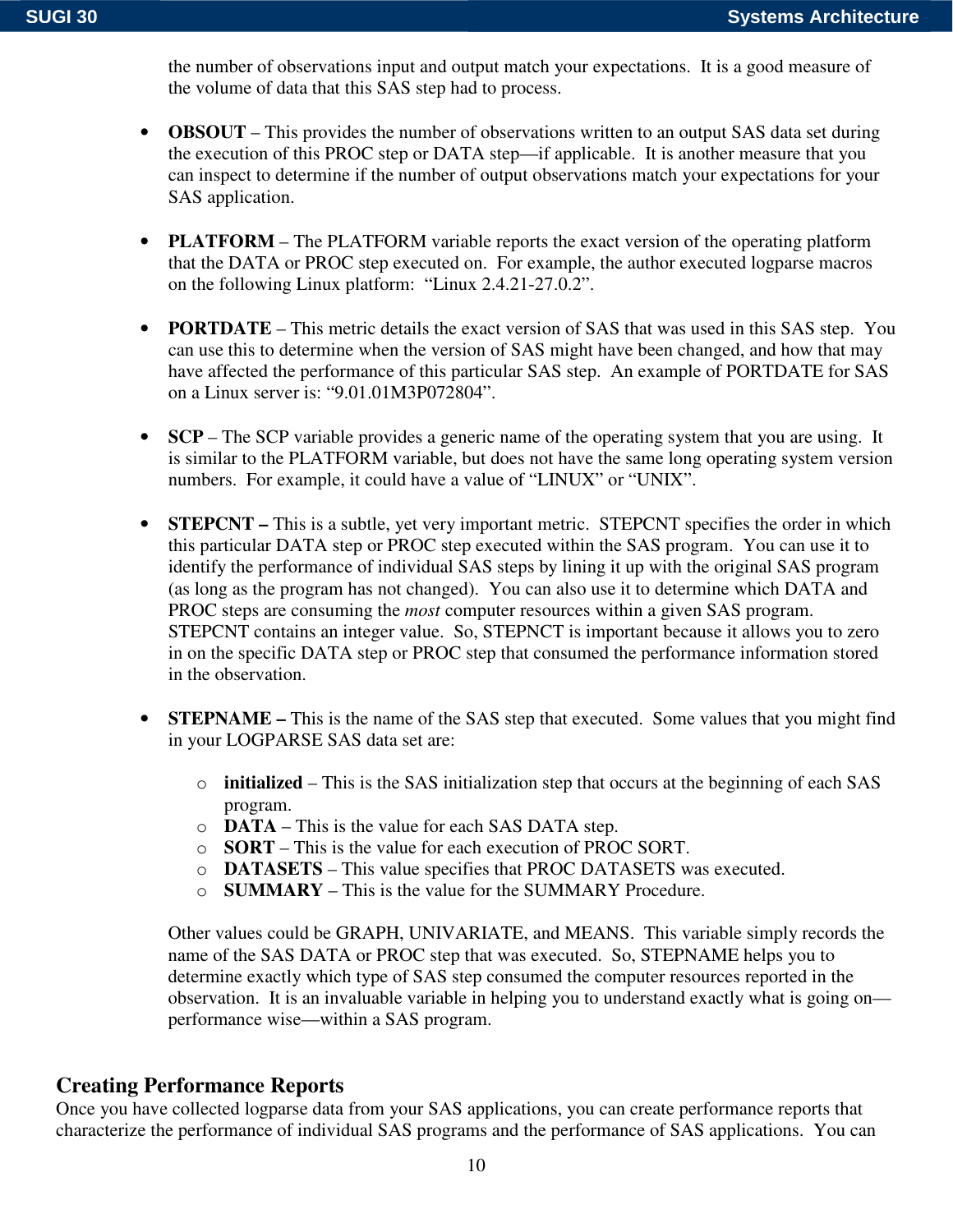do this for a given execution of the program or application, or look at the performance over time. Because the information is automatically collected, and because it is stored in SAS data sets, you can bring all of your SAS programming skills to bear on creating reports.

Here is an example of a SAS program that creates a detailed report of a particular SAS program and a summary report of all SAS programs that are run on a Linux server.

```
data linux / view = linux; /*Logparse view for Linux systems */
set proddata.logparse(keep=logfile stepname portdate platform scp realtime
                       usertime systime cputime pageflt pagercl pageswp
                       OSVCONSW OSICONSW
                       blkinput bkoutput obsin obsout varsout
                        datetime host memused stepcnt);
length SASprogram $40;
drop logtemp r;
 /**********************************/
 /* Determine the SAS program name */
 /**********************************/
loqtemp = reverse(trim(left(logfile)));
r = index(logtemp, ' / ');
substr(logtemp, r, length(logtemp) - r + 1) = ' ';
SASprogram = translate(trim(left(reverse(logtemp))), "sas", "log");
  /************************************/
 /* Determine the system and OS names*/
 /***********************************/
if host ne " " then call symput ('HOST', trim (left (host)));
if scp ne " " then call symput ('SCP', trim (left (scp)));
run:
 /* Create a report for an individual SAS program.*/
 proc print noobs data=linux (where=(SASprogram="benchmr2.sas"));
    var SASprogram stepcnt stepname obsin obsout;
title1 "Audit Report for the benchmr2.sas SAS Program";
run:
  /* Create a report of all SAS programs. */
 proc summary nway data=linux;
     class SASprogram;
     var cputime usertime blkinput bkoutput obsin obsout;
     output out=summ1(drop=_type_) sum=;
run:proc print noobs data=summ1;
     by SASprogram;
     id SASprogram;
title1 "Cumulative Performance Statistics";
title2 "For All SAS Programs run on the &HOST &SCP Server";
run;
```
Most of the example above is self explanatory. However, you can see that you must put some effort into manipulating the LOGFILE variable (in the data view step) if you want to get a concise, meaningful SAS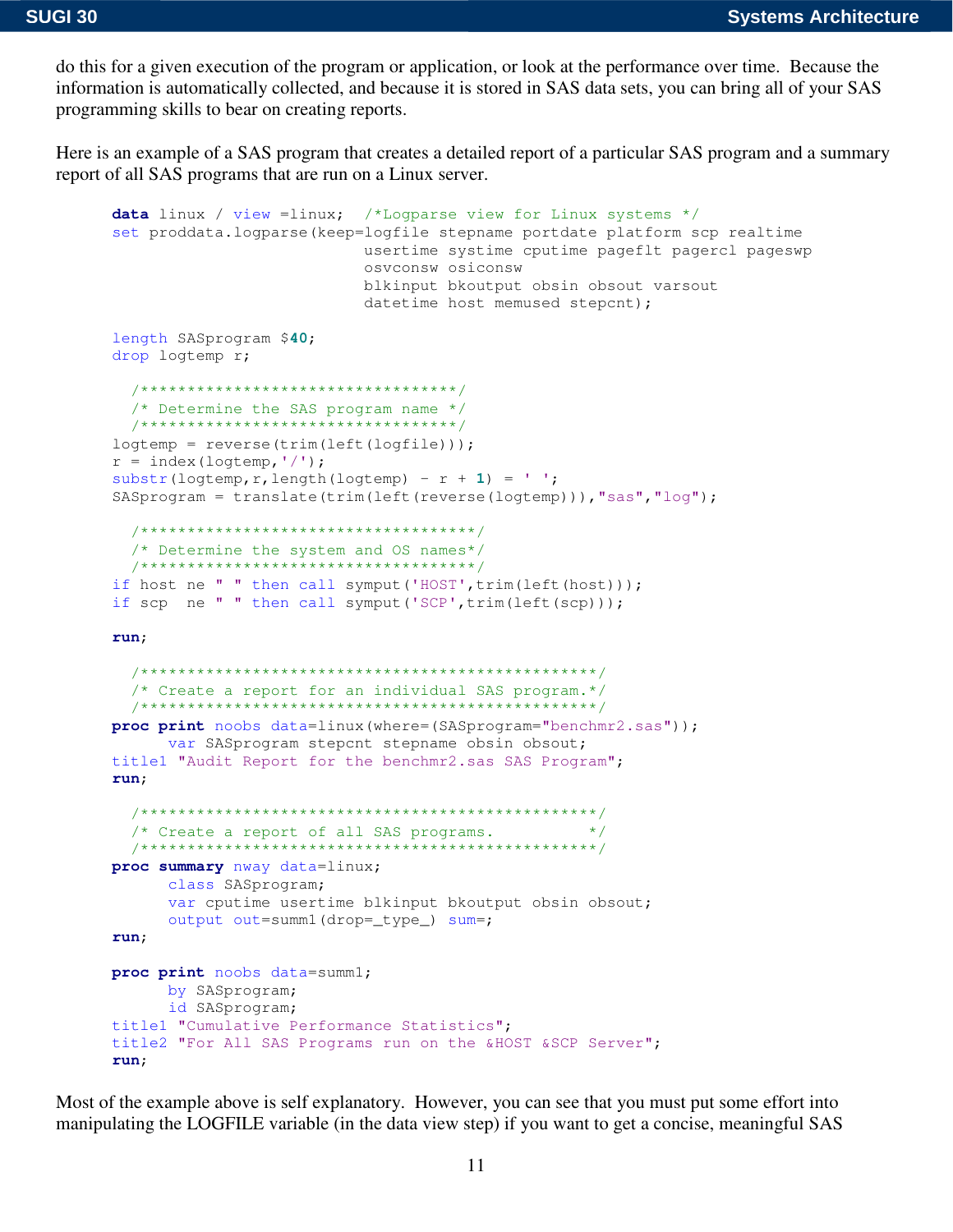program name from it. Doing so makes your reports easier to read and more professional looking. Sample outputs from executing this program can be found in **Appendix B – Report Samples**.

# **Conclusions**

The experimental LOGPARSE SAS Macro provides an automatic way to store SAS program performance information in SAS data sets. You must download the three logparse macros, install them on your operating system, and configure your SAS applications to be able to invoke them. This requires a minimal amount of planning and effort. The result is that you will have a rich collection of SAS performance data that you can use to track and report the performance of SAS programs and SAS applications. It is well worth the time and effort to take advantage of this great new SAS performance tool!

# **Disclaimer**

The contents of this paper are the work of the author and do not necessarily represent the opinions, recommendations, or practices of Westat.

SAS and all other SAS Institute Inc. product or service names are registered trademarks or trademarks of SAS Institute Inc. in the USA and other countries. ® indicates USA registration.

Other brand and product names are trademarks of their respective companies.

# **References**

Readme.txt file found in the logparse.zip file on the SAS Institute Support web site: http://support.sas.com/rnd/scalability/tools/fullstim/fullstim.html

Raithel, Michael A. 2003. *Tuning SAS® Applications in the OS/390 and z/OS Environments, Second Edition.* Cary, NC: SAS Institute Inc.

### **Acknowledgements**

I would like to thank Bill Brideson, from the SAS Institute, for his help in understanding the LOGPARSE SAS Macro. Bill was kind enough to offer me insights into the use and utility of the macro, and to consider some of my suggestions for improving its usability.

# **Contact Information**

Please feel free to contact me if you have any questions or comments about this paper. You can reach me at:

Michael A. Raithel Westat 1650 Research Boulevard Room RW4521 Rockville, Maryland 20850

michaelraithel@westat.com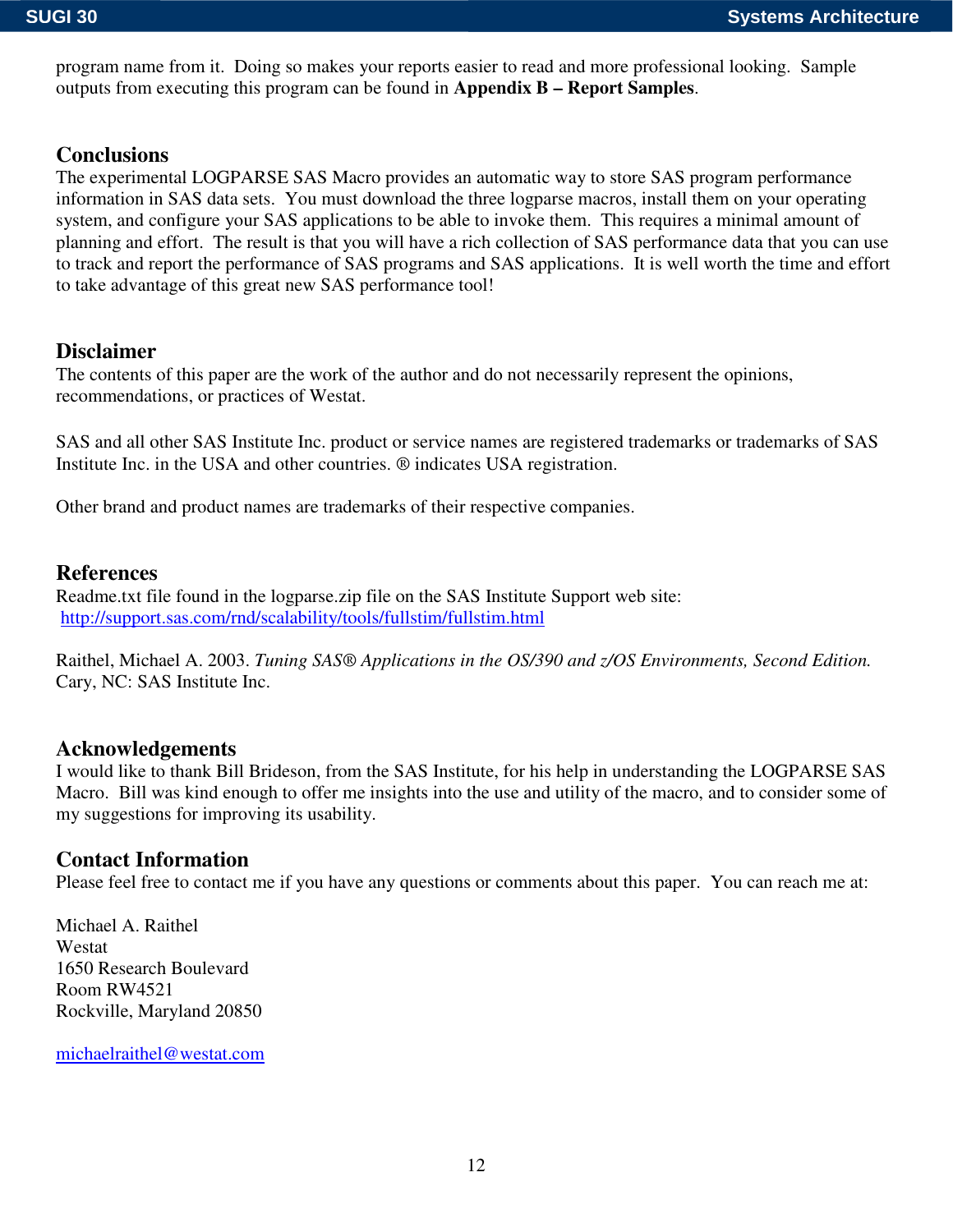# Appendix A - PROC CONTENTS of the LOGPARSE SAS Data Set

The CONTENTS Procedure

| Data Set Name<br>Member Type            | PARSLIB.LOGPARSE<br>DATA |                      |  |                                      | Observations<br>Variables | 16<br>43 |
|-----------------------------------------|--------------------------|----------------------|--|--------------------------------------|---------------------------|----------|
| Engine                                  | V9                       |                      |  |                                      | Indexes                   | $\Omega$ |
| Created                                 |                          |                      |  | Monday, January 24, 2005 08:00:18 AM | Observation Length        | 848      |
| Last Modified                           |                          |                      |  | Monday, January 24, 2005 08:00:18 AM | Deleted Observations      | $\Omega$ |
| Protection                              |                          |                      |  |                                      | Compressed                | NO.      |
| Data Set Type                           |                          |                      |  |                                      | Sorted                    | NO.      |
| Label                                   |                          |                      |  |                                      |                           |          |
| Data Representation LINUX 32, INTEL ABI |                          |                      |  |                                      |                           |          |
| Encoding                                |                          | latin1 Western (ISO) |  |                                      |                           |          |
|                                         |                          |                      |  |                                      |                           |          |

Engine/Host Dependent Information

| Data Set Page Size<br>Number of Data Set Pages<br>First Data Page<br>Max Obs per Page<br>Obs in First Data Page<br>Number of Data Set Repairs<br>File Name<br>Release Created<br>Host Created<br>Inode Number<br>Access Permission | 65536<br>77<br>16<br>$\Omega$<br>/home/marsyst/logparse/logparse.sas7bdat<br>9.0101M3<br>Linux<br>795488<br>$rw$ -rw-r-- |
|------------------------------------------------------------------------------------------------------------------------------------------------------------------------------------------------------------------------------------|--------------------------------------------------------------------------------------------------------------------------|
|                                                                                                                                                                                                                                    |                                                                                                                          |
| Owner Name<br>File Size (bytes)                                                                                                                                                                                                    | marsyst<br>73728                                                                                                         |

Alphabetic List of Variables and Attributes

| #              | Variable | Type | Len | Format    | Label                        |
|----------------|----------|------|-----|-----------|------------------------------|
| 31             | abovemem | Num  | 8   |           | Total Memory - above line    |
| 30             | belowmem | Num  | 8   |           | Total Memory - below line    |
| 19             | bkoutput | Num  | 8   |           | Block Output Operations      |
| 18             | blkinput | Num  | 8   |           | Block Input Operations       |
| 20             | buffio   | Num  | 8   |           | Buffered IO                  |
| 17             | consemap | Num  | 8   |           | Contended Semaphores         |
| 9              | cputime  | Num  | 8   | TIME12.3  | CPU Time                     |
| 40             | datetime | Num  | 8   | DATETIME. | Run Date/Time                |
| 21             | dirio    | Num  | 8   |           | Direct IO                    |
| 36             | events   | Num  | 8   |           | Events                       |
| 25             | excpcnt  | Num  | 8   |           | $I/O$ count                  |
| 15             | excsemap | Num  | 8   |           | Exclusive Semaphores         |
| 41             | host     | Char | 200 |           | System Name                  |
| 37             | locks    | Num  | 8   |           | Locks                        |
| $\mathbf{1}$   | logfile  | Char | 200 |           | Log file name                |
| 42             | memused  | Num  | 8   |           | Memory Used                  |
| 32             | obsin    | Num  | 8   |           | Observations Read            |
| 33             | obsout   | Num  | 8   |           | Observations Written         |
| 14             | osiconsw | Num  | 8   |           | Involuntary Context Switches |
| 13             | osvconsw | Num  | 8   |           | Voluntary Context Switches   |
| 10             | pageflt  | Num  | 8   |           | Page Faults                  |
| 11             | pagercl  | Num  | 8   |           | Page Reclaims                |
| 12             | pageswp  | Num  | 8   |           | Page Swaps                   |
| 4              | platform | Char | 50  |           | Platform                     |
| 38             | pools    | Num  | 8   |           | Memory Pools Created         |
| 39             | poolsx   | Num  | 8   |           | Memory Pools Destroyed       |
| 3              | portdate | Char | 25  |           | SAS Port Date                |
| 6              | realtime | Num  | 8   | TIME12.3  | Elapsed Time                 |
| 2.4            | rsmtime  | Num  | 8   |           | RSM Hiperspace               |
| 5              | scp      | Char | 50  |           | Operating System             |
| 16             | shrsemap | Num  | 8   |           | Shared Semaphores            |
| 43             | stepcnt  | Num  | 8   |           | Step Number                  |
| $\overline{2}$ | stepname | Char | 20  |           | Step Name                    |
| 8              | systime  | Num  | 8   | TIME12.3  | System Time                  |
| 35             | threads  | Num  | 8   |           | Threads                      |
| 28             | totmemd  | Num  | 8   |           | Total Memory - data          |
| 29             | totmemp  | Num  | 8   |           | Total Memory - program       |
| 26             | tskmemd  | Num  | 8   |           | Task Memory - data           |
| 27             | tskmemp  | Num  | 8   |           | Task Memory - program        |
| 7              | usertime | Num  | 8   | TIME12.3  | User Time                    |
|                |          |      |     |           |                              |